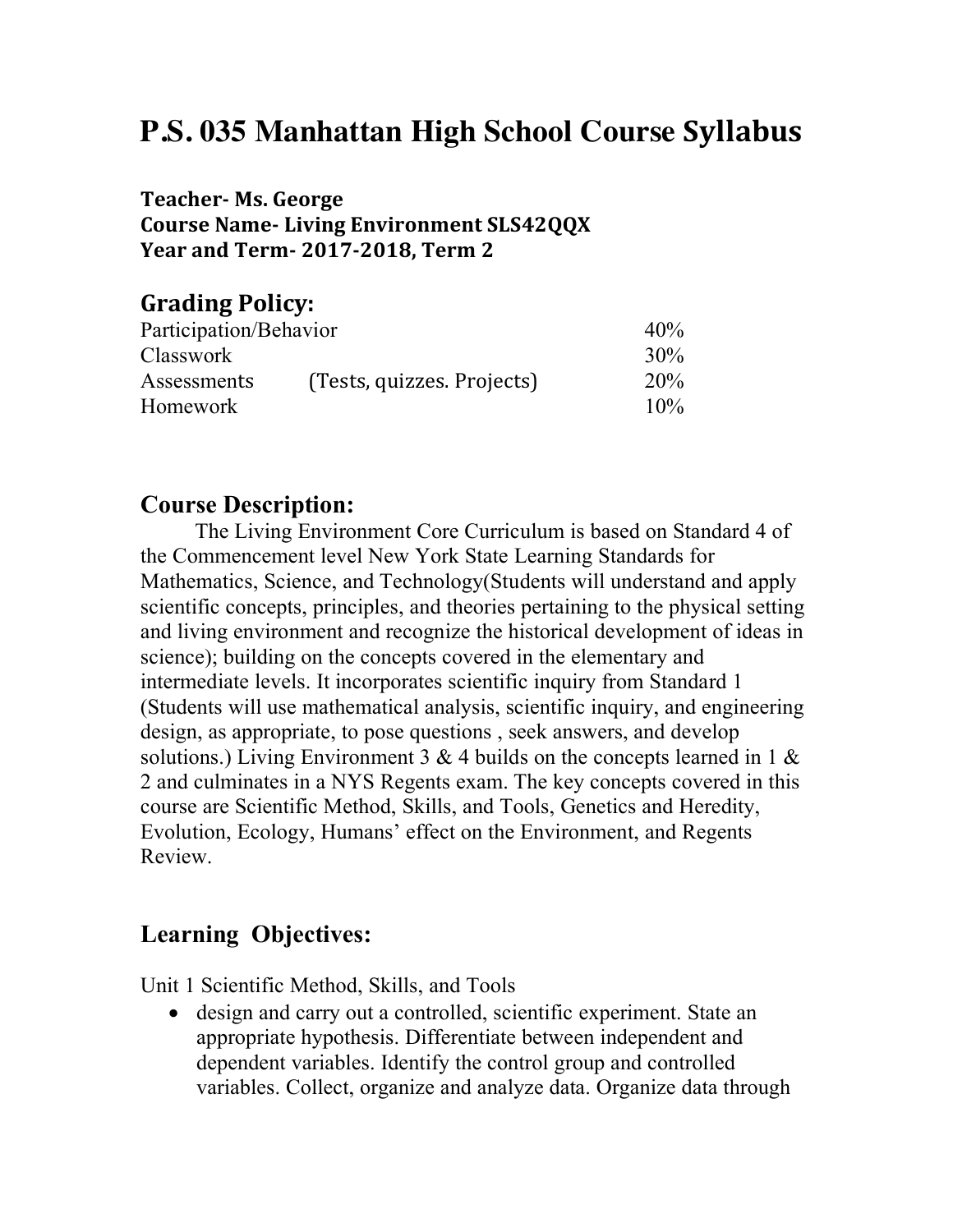the use of data tables and graphs. Formulate an appropriate conclusion and generalizations from the results of an experiment. Recognize assumptions and limitations of the experiment.

Unit 2 Genetics and Heredity

- Organisms inherit genetic information in a variety of ways that result in continuity of structure and function between parents and offspring.
- explain how the structure and replication of genetic material result in offspring that resemble their parents.
- explain how the technology of genetic engineering allows humans to alter genetic makeup of what makes you who you are and can you be changed?

Unit 3 Evolution

- know that individual organisms and species change over time.
- explain the mechanism and patterns of evolution.

Unit 4 Ecology

- know that Plants and animals depend on each other and their physical
- explain factors that limit growth of individuals and populations.
- explain the importance of preserving diversity of species and habitat.
- Explain how the living and nonliving environments change over time and respond to disturbances .

Unit 5 Humans<sup>'</sup> Effect on the Environment

- know that human decisions and activities have had a profound impact on the physical and living environment.
- describe the range of interrelationships of humans with the living and nonliving environment. Explain the impact of technological development and growth in the human population on the living and nonliving environment.
- Explain how individual choices and societal actions can contribute to improving the environment.
- organize data through the use of data tables and graphs